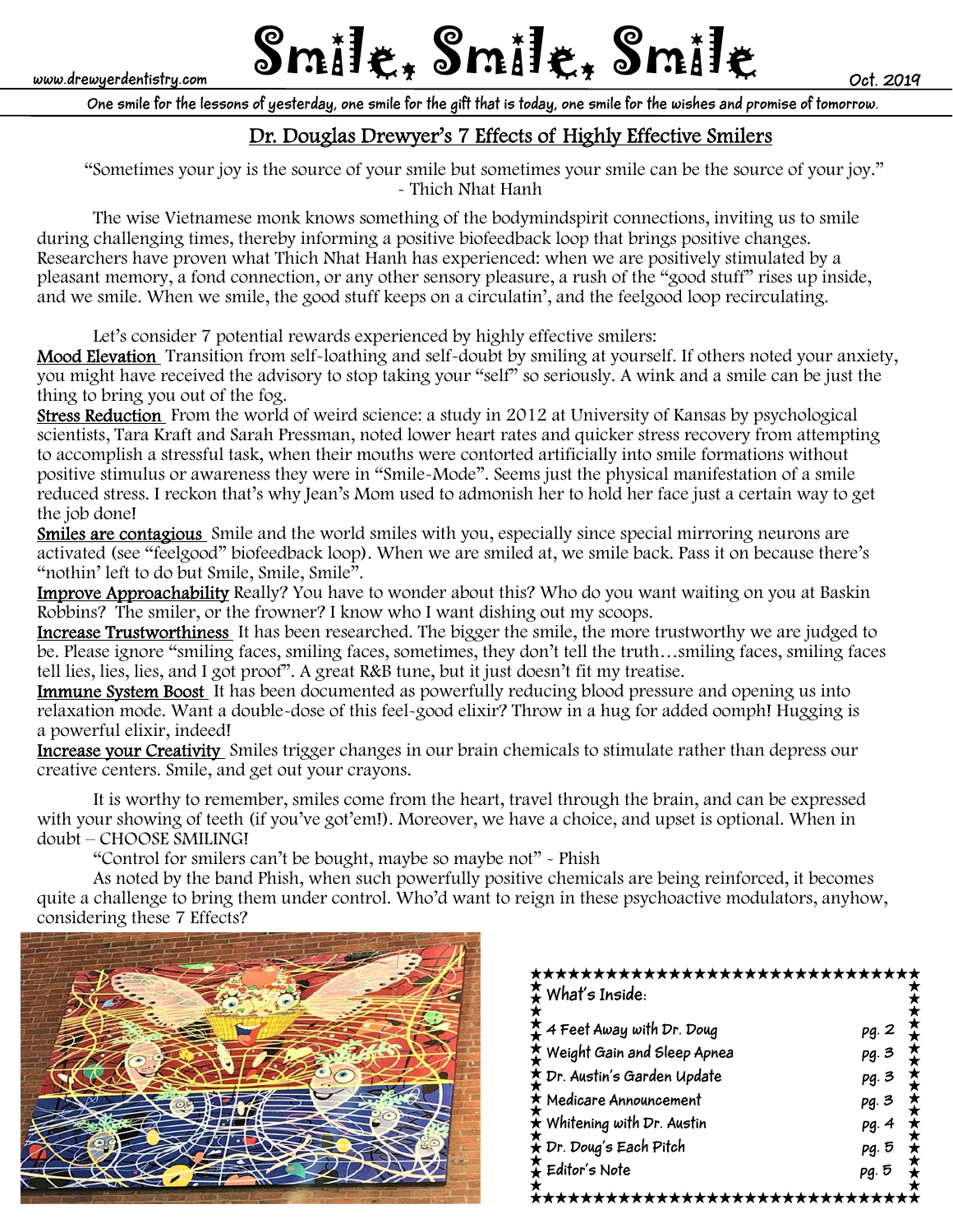#### **Four Feet Away with Dr. Douglas Drewyer**

What's the big deal about dental wellness? It may not occur to many of us, if we are fortunate enough to take it for granted. Likely, an awareness of our dental wellness comes to the forefront when it is presenting as "less than". There is nothing quite like the classic toothache to bring one right into the present moment of a terribly limiting, extremely painful event with no home remedy to quell the eruption. It is just these occurrences that Austin and I work diligently to support you to prevent. Gratefully, the "ounce of prevention is worth a pound of cure" axiom holds true for the vast majority of our patients, keeping you a predictable distance from the upset of dental pain. Here's wishing that is your current stance and status of personal dental wellness.

And so, I invite you to consider: what do you need teeth for anyway?

 If, for example, you are standing four feet away from someone, it would be rude for the other one to be staring at anything but your eyes at that "professional" distance. If someone moves into your personal space, certainly eye contact is the rule. Closer than that? Our eyes are usually closed. Therefore, it may be argued that having teeth for esthetic reasons is a study in personal vanity. Tooth whitening comes to mind here. How silly for the sixteen-year old to want whiter teeth! And yet, many folks associate white teeth with everything from youth to beauty to perhaps even socioeconomic status. If having white teeth boosts self-esteem, terrific. It does not have much to do with dental wellness, however. At four feet away, halitosis (bad breath) is not often an issue either. When George Carlin spoke of someone's breath being so offensive that they could "knock a buzzard off of a garbage truck", his comedic exaggeration was hilarious, just not often an issue. However, bad breath is often masked with a plethora of mouthwashes and breath mints promoting fresh breath, doing precious little to promote dental wellness.

 As you grocery shop, four feet away from the bakery, fruits and vegetables, seafood and meats departments, you likely fall into the trap of emotional shopping to provide for emotional eating. You have to get much closer to read the nutritional labels and might be surprised to know you can provide nutritional sustenance for your family with products that do not require chewing at all! This understandably would limit to nearly zero the restaurants catering to those nutritional demands, however. And your social circle would likely shrink as the number of dinner invitations would dwindle corresponding to your nutritional options. So, do you need teeth for proper nutrition? Not in today's world.

 When we get right down to it, dental wellness is about choice. You may choose to be proactive and preventively minded through the establishment of an appropriate and mutually determined continuing care regimen. Just what does that mean? Austin and I coach you up and create your personal awareness about what you need to do and why you need to do it; you carry out the plan to the best that your skills and genetics allow; then you make and keep a Prophylaxis appointment (prevention) often enough so when you present, you are in fact enjoying a nearly plaque and bleeding free profile, manifesting a truly preventive status. Now, you may choose to do other than that. Perhaps you choose to be less than rigorous with personal dental hygiene measures. Maybe you choose to allow time to get away between check-up (Prophylaxis/Preventive) visits. Your dental wellness will predictably be other than the preventive profile. Four feats (bad pun?) in this case, stand between you and top notch dental wellness: education, motivation, hygiene and continuing care. That always re-minds me of a bumper sticker I have intended to create – "Without Doc, I can't, Without Me, Doc won't".

 Similarly, you may have received a diagnosis requiring services of restoration or replacement of teeth or gums. Another choice set, with any viable options, awaits. Austin and I present the awareness and education of the issue at hand. Most often you will consider treatment services based on the tolerance of the procedure, the time it requires, the cost and the predictable longevity. Our crystal ball does not allow for a predictability on exactly when the service must be performed unless, of course, it is an emergency pain-relief issue.

 You choose, once again, personally weighing those factors, and determine the 4 feet away from care – you use your 2 and we'll use our 2 to meet you halfway.

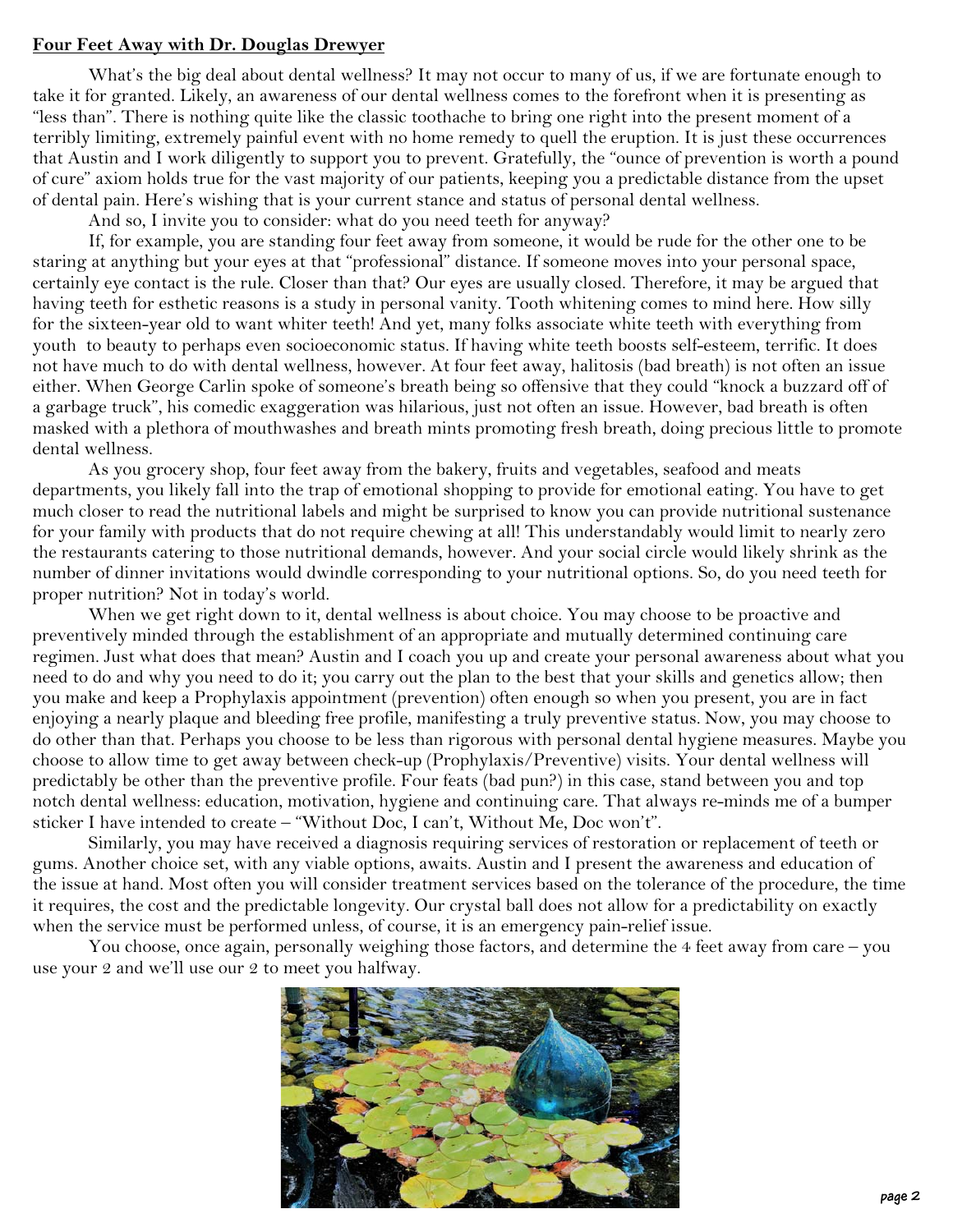#### Today's Breaking News: Weight Gain and Obstructive Sleep Apnea discovered in bed together!

While it is now well known that 70% of folks experiencing Obstructive Sleep Apnea (OSA) are overweight to obese, it is also valid to appreciate that OSA can make for special challenges to folks wishing to lose weight. The overweight person has more fat deposits surrounding the collapsible airways. During sleep, when muscles begin to relax and the airways close down, the extra weight simply closes the airway even more. More weight leads to more severe risk of complications.

 Early breathing difficulties can bring on weight gain. It can follow to be a frustrating challenge when attempting to lose weight while experiencing OSA. The condition brings on changes in hormonal balances that stimulate hunger and excessive eating. Moreover, the daytime sleepiness (also hormonally controlled) can get in the way of the energy to exercise. Finally, insulin regulation of blood sugar and fat deposition are also interfered with during the experience of OSA, contributing to weight gain and Diabetes.

 Daytime sleepiness, excessive weight gain or difficulty in losing "that next 5 pounds", appetite control, and borderline to high blood glucose are among the observable potential correspondences to experiencing OSA . Add Snoring, High Blood Pressure and various oral anatomy profiles to the sleuthing accomplished by Dr. Austin and Dr. Douglas in their quest to support your awareness, knowledge and motivation to seek treatment with the appropriate therapy (CPAP or Oral Appliance Therapy). Better Sleep Breathing leads to better quality sleep leading to reaping the benefits of reparative, restorative, energizing sleep patterns…and weight loss management!

#### **Garden Update from Dr. Austin**

If you are an avid Drewyer Dentistry Newsletter reader, a follower of our Instagram @Drewyer\_Dentistry or Facebook page @DrewyerDentistry, you know I love spending time in my garden. This Spring, I built a 4x8 ft raised garden bed out of 2x6 un treated white pine boards. I planted a Green Bell Pepper plant, a Large Cherry Tomato plant and a Beefsteak Tomato plant. Early in the Summer I lost my green pepper plant to pests just as my first fruits were about an inch in diameter, still trying to figure out what decimated my plant to a single stalk over the course of only a week or two. At the same time, my tomato plants flourished with just a little Tomato Tone Organic fertilizer and a whole lotta love! I got off to a little late of a start, as I did not get my tomato plants into the ground until early June, but by mid-August I had more tomatoes than I knew what to do with. So, I turned to the smartest person I know, my wife. Lauren and I made two batches of tomato sauce, tomato pies, tomato flatbreads, caprese salad (with fresh basil from my garden too), tomato butter, tomato bread, tomatoes on our tacos,



plain raw tomatoes (my niece, Caroline's favorite!). That—that's about it ( just like Forrest Gump would say). This year was the first in awhile that I did not get around to planting any Zinnias. Lauren and I love having fresh cut flowers in the house and we definitely missed having them around this year. Besides adding a bed of Zinnias, I am looking for other good ideas on what to plant. Next time you are in the office let me know your garden tips and favorites. You can also follow me on Facebook or Instagram to see what I've been up to!

#### **Drewyer Dentistry is now MEDICARE APPROVED**

 We are so very pleased to announce that we have been awarded certification by Medicare as a DMPEOS Supplier for Oral Appliance Therapy for the treatment of Obstructive Sleep Apnea (OSA). Just exactly what does that mean? We can submit to Medicare for reimbursement for the delivery of the dental appliance we create for the treatment of Mild to Moderate Obstructive Sleep Apnea. For our patients with Medicare benefits, and a diagnosis and prescription for the treatment of Obstructive Sleep Apnea with Oral Appliance Therapy, we can now assist you with reimbursement for this life changing, life-saving therapy.

 **page 3**  As is our protocol, simply appoint for a Sleep Breathing Consultation and Home Sleep Study screening. Depending on the data collected from our thorough history and state-of-the-art Home Sleep Study technology, should you be experiencing Obstructive Sleep Apnea, then you will be able to take advantage of your Medicare benefits to experience a powerfully successful therapy to abate the silently destructive condition that is OSA. As the saying goes, you are now just a phone call away from the possibility of breathing better while sleeping, informing more energy in your day to day activities while reducing the dangerous effects OSA creates on our hearts, blood sugar and partners! Appoint today for your consultation and Home Sleep Study, and get Medicare to assist in seeking this wonderful care.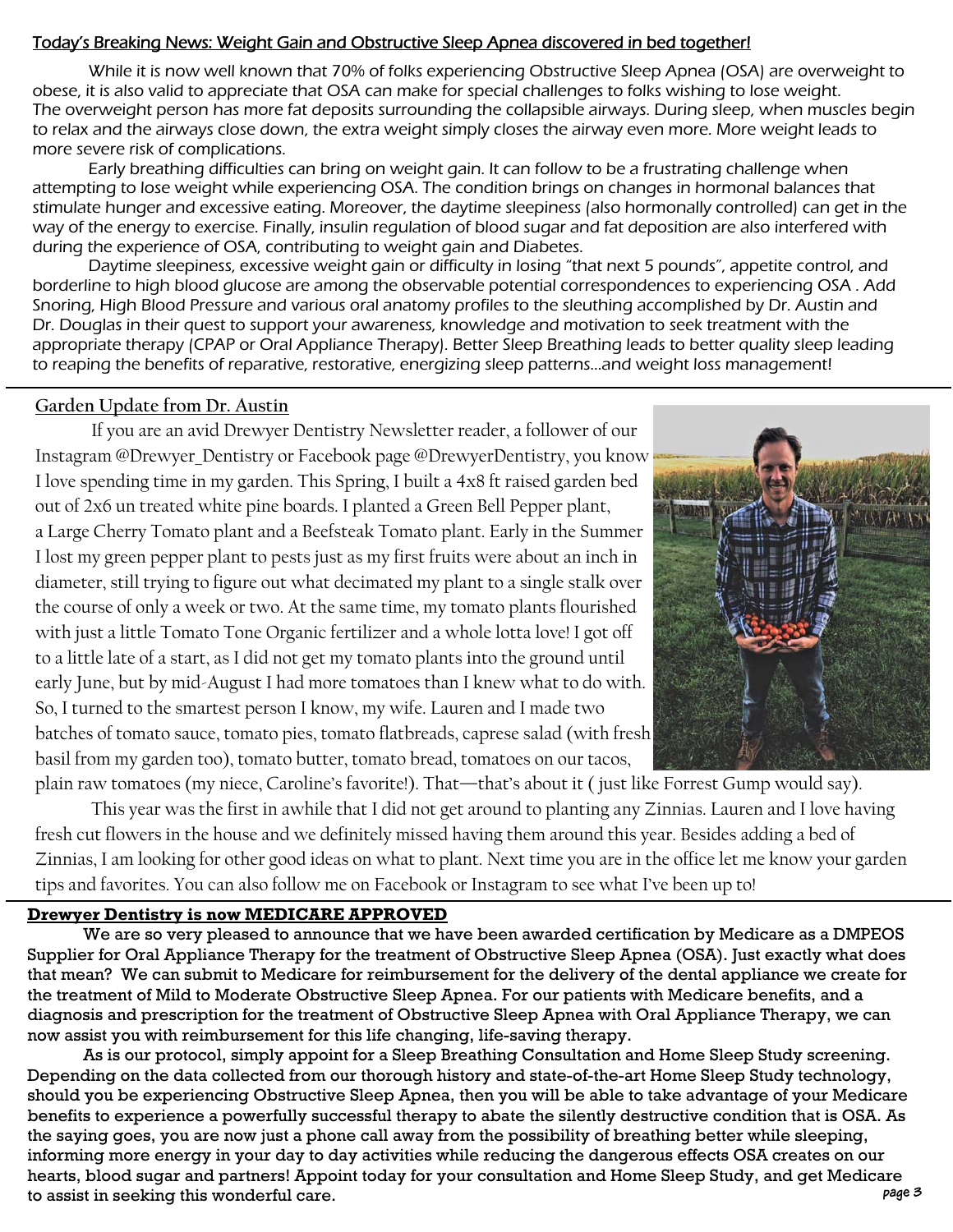#### **Now Offering In Office Whitening with Dr. Austin**

 If you have asked about whitening in our office since I have been at Drewyer Dentistry, you probably left our office with information on where to buy Opalescence Go Over the Counter whitening tray on a certain online site that rhymes with "Shmamazon". I probably then told you that the Dental Product Reports I read, tout this product as giving close to the same results as any in-office whitening treatment for a fraction of the cost.

So, what's changed?

 Well, a few things have changed and a few have not. Recently, our Ultradent dental supply representative informed me that this at home whitening product was highly unstable when not stored correctly and that its effectiveness declines significantly when not refrigerated. Most of the online storage warehouses are not refrigerated, so there is no guarantee that the product you get online would actually be effective. So of course, we immediately stopped recommending that our patients order this product online. I have also been asked by patients if any alternative whitening products exists that would be safer for their gums, as OTC whiteners are impossible to keep off our gingival tissue which can lead to uncomfortable days of irritated, discolored gums. Other patients commented that they wished there was a more immediate whitening treatment as they did not want to leave trays in their mouth for hours at a time, over the course of a couple weeks, to obtain whiter teeth. One of the most common complaints about whitening is the tooth sensitivity that comes along with putting high concentrations of chemicals on teeth. People with already sensitive teeth are smartly cautious when it comes to using an over the counter product.

 So here is my why. Doing my research and speaking with my colleagues, I decided on the in-office whitening treatment called Opalescence Boost. The treatment includes up to three (usually two) 20 minute applications of a 40% hydrogen peroxide gel applied during a 1 hour visit with us, right in the comfort of your favorite dental office. For patients wanting immediate results without the fuss of trays at home, this is perfect. With the Boost treatment I am able place a protective barrier over your gums prior to applying the whitening gel. This ensures your gums are safe and comfortable both during and after your whitening treatment. Many patients have only certain areas of sensitivity but still wish to whiten their teeth. With Boost, I am able to block out any areas of sensitivity (like root surfaces) and monitor my patients throughout the treatment, so someone who once thought whitening was not for them, now can experience it too. I chose Opalescence Boost because it contains both potassium nitrate and fluoride. Fluoride and Potassium nitrate are known desensitizers and also help to strengthen teeth helping to prevent cavities while we whiten.

 Have you seen the advertising for whitening treatments that use a blue light? Have you ever wondered what the blue light does to make your teeth whiter? The answer is nothing. All that blue light does is dry out your teeth, dehydrated teeth appear whiter temporarily until a few hours later when they naturally re-hydrate. This process of drying out your teeth not only does little to whiten your teeth, it also increases the chance of sensitivity after those treatments. So, you won't find me using these gimmicky blue lights to "whiten" any of my patient's teeth in our office.



 I understand that an in-office whitening treatment may not be for everyone; however, after many inquiries from my patients, I thought it would only be responsible to start providing an in-office solution that obtains immediate and safe results for those looking for a brighter smile. If you were one of the few to ask about whitening while I scrambled for a safe/quality solution, I thank you for bearing with me as I went on this journey to find the best product for our patients. For more information including a video detailing the treatment, visit www.DrewyerDentistry.com, then click on **SERVICES** and then **Whitening.**